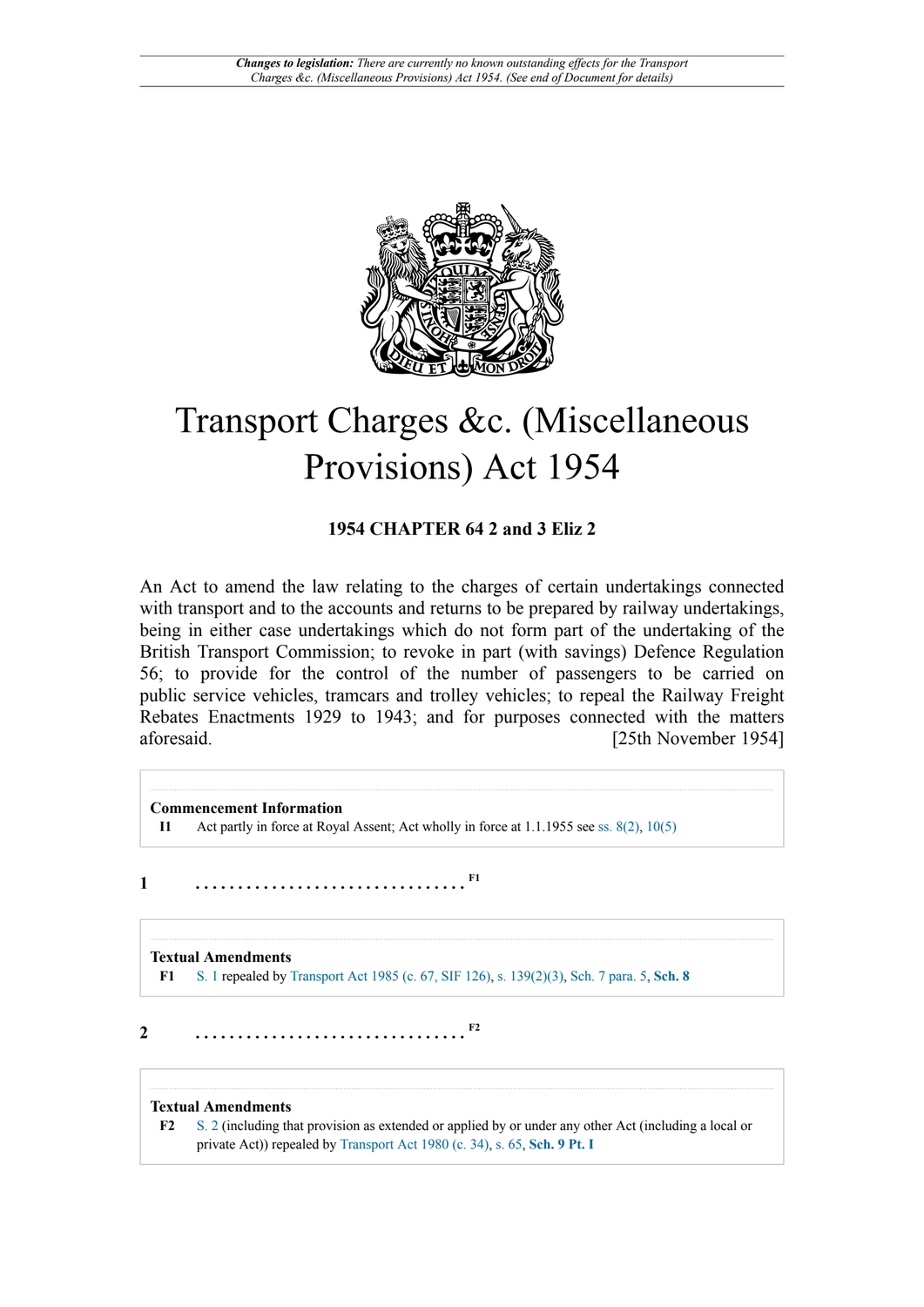<span id="page-1-10"></span><span id="page-1-8"></span><span id="page-1-7"></span><span id="page-1-6"></span><span id="page-1-5"></span><span id="page-1-4"></span>**[F5](#page-3-0)**

<span id="page-1-1"></span>*Changes to legislation: There are currently no known outstanding effects for the Transport Charges &c. (Miscellaneous Provisions) Act 1954. (See end of Document for details)*

## **3, 4. . . . . . . . . . . . . . . . . . . . . . . . . . . . . . . . . [F3](#page-1-0)**

#### **Textual Amendments**

<span id="page-1-3"></span><span id="page-1-0"></span>**[F3](#page-1-1)** [Ss. 3](http://www.legislation.gov.uk/id/ukpga/Eliz2/2-3/64/section/3), [4](http://www.legislation.gov.uk/id/ukpga/Eliz2/2-3/64/section/4) repealed by [Transport](http://www.legislation.gov.uk/id/ukpga/1962/46) Act 1962 (c. 46), [s. 52\(1\)](http://www.legislation.gov.uk/id/ukpga/1962/46/section/52/1), **[Sch. 12 Pt. I](http://www.legislation.gov.uk/id/ukpga/1962/46/schedule/12/part/I)**

**5 . . . . . . . . . . . . . . . . . . . . . . . . . . . . . . . . [F4](#page-1-2)**

#### **Textual Amendments**

<span id="page-1-2"></span>**[F4](#page-1-3)** [S. 5](http://www.legislation.gov.uk/id/ukpga/Eliz2/2-3/64/section/5) repealed by [Transport](http://www.legislation.gov.uk/id/ukpga/1962/46) Act 1962 (c. 46), **[Sch. 12 Pt. I](http://www.legislation.gov.uk/id/ukpga/1962/46/schedule/12/part/I)**

#### **6 Revision of charges by independent harbour undertakings, etc.**

(1) This section shall apply to any independent statutory undertaking, being—

- (a) . . . . . . . . . . . . . . . . . . . . . . . . . . . . . . . . . . . . . . . . . . . . . . . . . . . . . . . . . . . . . . .
- (b) an inland waterway undertaking, . . . **[F6](#page-3-1)**, or
- (c) a ferry undertaking, other than an undertaking acquired under the **[M1](#page-3-2)**Ferries (Acquisition by Local Authorities) Act 1919, **[ [F7](#page-3-3)**or a ferry undertaking which is operated by or on behalf of **[ [F8](#page-3-4)**the Strathclyde Passenger Transport Executive or a council constituted under section 2 of the Local Government etc. (Scotland) Act 1994**]]**; or
- (d) an undertaking engaged in the maintenance of a bridge; or
- (e) . . . . . . . . . . . . . . . . . . . . . . . . . . . . . . . . . . . . . . . . . . . . . . . . . . . . . . . . . . . . . . . **[F9](#page-3-5)**
- (f) one of any other class of undertakings connected with transport which the Minister may from time to time by order declare to be a class of undertakings to which this section applies:

<span id="page-1-9"></span>Provided that this section shall not apply to any undertaking in relation to any charge if the statutory provisions relating to that undertaking confer a power of revising that charge on **[ [F10](#page-3-6)**the Secretary of State**]** and some other Minister acting together.

(2) An application may be made to the Minister at any time—

- (a) by the undertakers; or
- (b) by any person, or any body representative of persons, appearing to the Minister to have a substantial interest,

for the revision of any of the charges which the undertakers are for the time being authorised to demand and take in pursuance of any statutory provision; and if on any such application the Minister is satisfied that under the circumstances then existing it is properso to do, he may,subject to the provisions of thissection, make an order revising in such manner as he may think fit, with effect from such date as may be specified in the order, all or any of the said charges, whether or not the subject matter of the application, including any classification by reference to which the amount of any of those chargesisto be determined; and any such ordershall have effect notwithstanding anything in any statutory provision relating to the subject matter of the order: Provided that—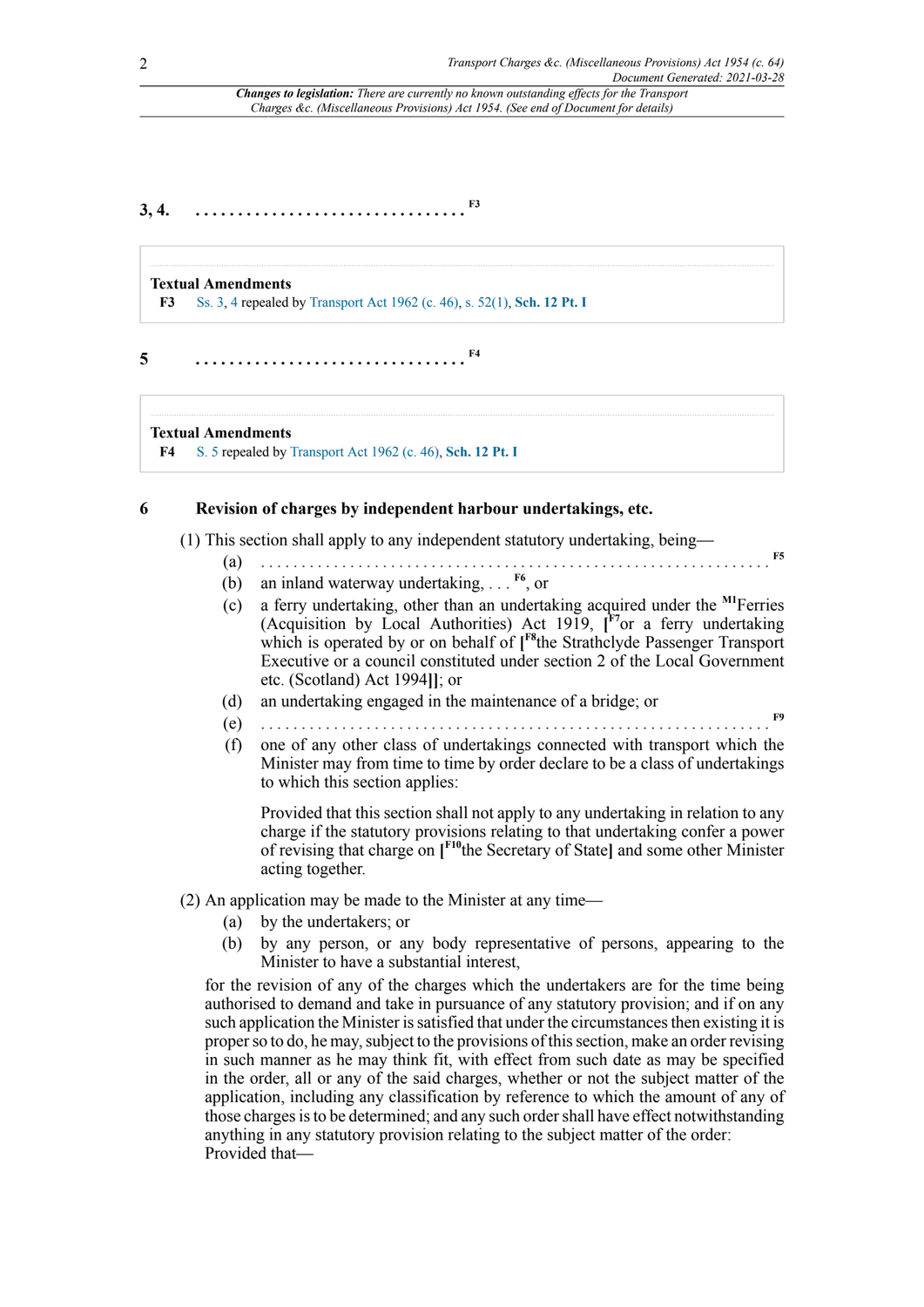- (i) the Minister shall not vary any charge other than those to which the application relates except after consultation with the undertakers and such other persons, or such bodies representative of other persons, appearing to him to have a substantial interest as may appear to him appropriate;
- (ii) where on any application under this section for an increase or a decrease in any charge the Minister has made an order or has decided that it is not proper to make an order, the Minister shall not entertain an application for a further increase or, as the case may be, a further decrease in that charge, or for a further revision of any other charge revised by the order, if any, so made, if that application is made before the expiration of a period of twelve months from the date of the making of the order or, as the case may be, from the date when the Minister gave notice of his decision not to make an order;
- (iii) where the statutory provisions in force with respect to any particular undertaking on the third day of September, nineteen hundred and thirty-nine, authorised a maximum for any charge and made no provision for its revision, an order under this subsection shall not revise that charge so as to make it lower than the maximum so authorised;
- (iv) where immediately before the commencement of this Act, or, in the case of an undertaking such as is referred to in paragraph (f) of subsection (1) of this section, immediately before the coming into force of the order therein mentioned, the undertakers were required by any statutory provision then in force to keep charges levied according to classes of voyages or otherwise in definite proportions, the Minister shall not make an order revising any of those charges which does not maintain the same proportions.
- (3) In making any order on an application under this section, the Minister shall have regard to the financial position and future prospects of the undertaking and shall not make any revision of charges which in his opinion would be likely to result in the undertaking receiving an annual revenue either substantially less or substantially more than adequate to meet such expenditure on the working, management and maintenance of the undertaking and such other costs, charges and expenses of the undertaking as are properly chargeable to revenue, including reasonable contributions to any reserve, contingency or other fund and, where appropriate, a reasonable return upon the paid up share capital of the undertaking:

Provided that where the Minister is satisfied that, in view of the financial position of the undertaking during such period immediately preceding the application as may appear to him appropriate, there are special circumstances affecting the undertaking, the Minister may make such revision of charges as he may consider just and reasonable in the light of those special circumstances, notwithstanding that it is in his opinion likely to result in the undertaking receiving an annual revenue substantially less than adequate for the purposes aforesaid.

- (4) Where an application is made under this section, the applicant and, where the application is made otherwise than by the undertakers, the undertakers shall furnish the Minister with such information and particulars, certified in such manner, as the Minister may require, and the applicant shall publish in such newspapers as the Minister may require a notice stating—
	- (a) the general effect of the application; and
	- (b) that within a period of forty-two days from the date of the first publication of the notice any person having a substantial interest may object to the application by giving notice to the Minister accompanied by the grounds of his objection with a copy to the applicant.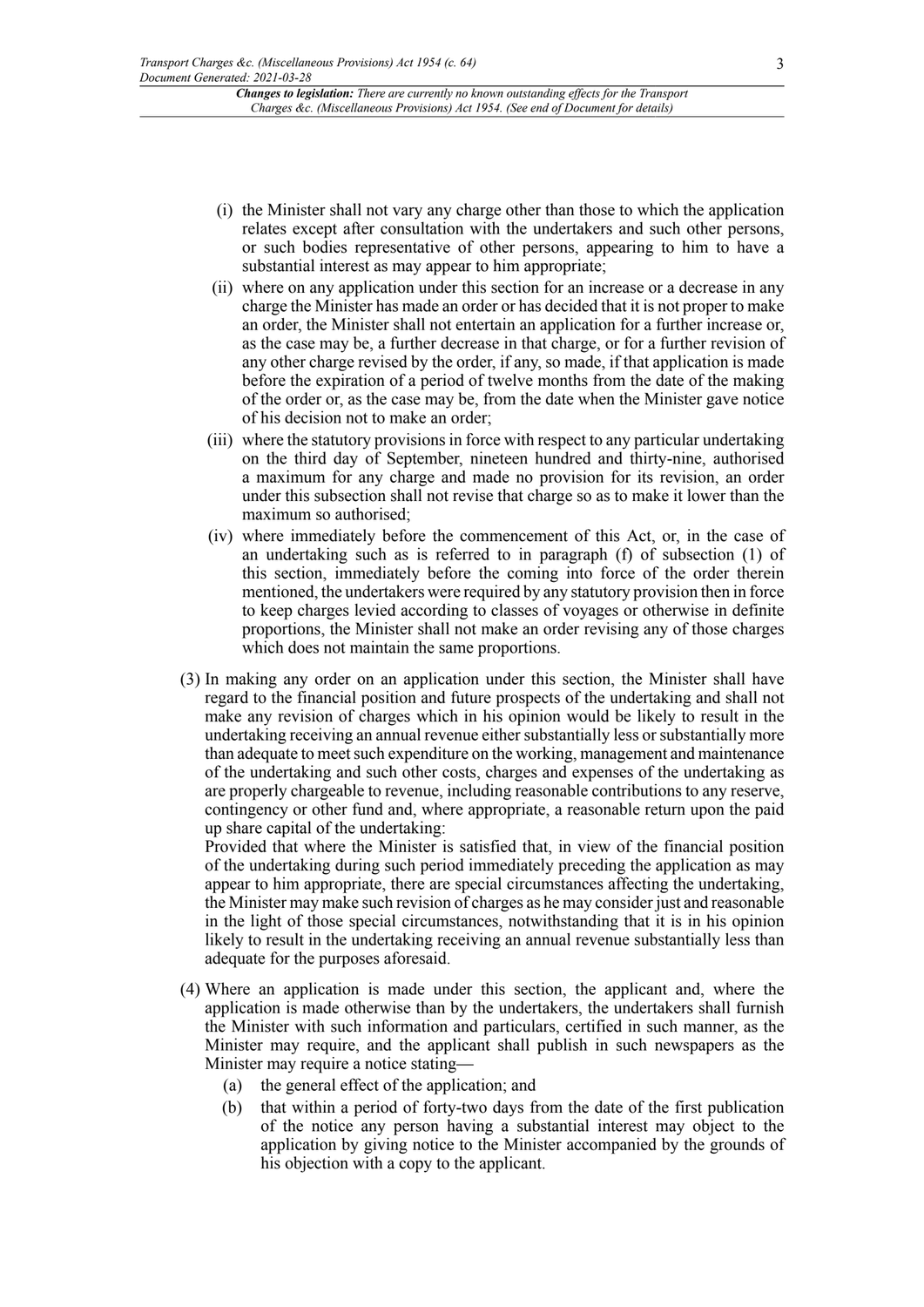- (5) Before making an order on an application under this section, the Minister shall, if required by the applicant or by any person who has objected to the application and has not withdrawn his objection or, where the order would vary any charge other than those to which the application relates, by any person or body with whom he has consulted in pursuance of paragraph (i) of the proviso to subsection (2) of this section, and in any other case may if he thinks fit, cause a local inquiry to be held by such person as he may appoint for the purpose; and where such an inquiry is held **[ [F11](#page-3-7)** subsections (2) to (5) of section 250 of The **[M2](#page-3-8)**Local Government Act 1972**]**, or, where the inquiry is held in Scotland,  $\int_{0}^{F12}$  $\int_{0}^{F12}$  $\int_{0}^{F12}$ subsections (2) to (8) of section 210 of the **[M3](#page-4-0)**Local Government (Scotland) Act 1973**]**, shall apply to that inquiry as if it were an inquiry held in pursuance of subsection (1) of that section and the undertakers were a local authority.
- <span id="page-3-13"></span><span id="page-3-12"></span><span id="page-3-11"></span><span id="page-3-10"></span>(6) Any order under subsection (1) or subsection (2) of this section shall be made by statutory instrument, and an order made under the said subsection (2) may vary or revoke any previous order made under that subsection.
- (7) Nothing in this section shall apply to any charge which, by the statutory provisions authorising the charge, is left to the discretion of the undertakers without any restriction or subject only to a requirement that the charge shall be reasonable; and for the purposes of the promotion by any undertaking of a Bill, or of the making with respect to any undertaking of a Provisional Order, being a Bill or Order containing a provision revising any of the charges authorised to be demanded and taken by that undertaking, it shall be deemed, notwithstanding the passing of this section, that the objects of that provision cannot be attained except with new authority from Parliament.

#### **Extent Information**

**E1** This version of this provision extends to England and Wales only; a separate version has been created for Scotland only.

#### **Textual Amendments**

- <span id="page-3-0"></span>**[F5](#page-1-4)** S. 6(1)(a) repealed by [Harbours Act 1964 \(c. 40\)](http://www.legislation.gov.uk/id/ukpga/1964/40), **[Sch. 6](http://www.legislation.gov.uk/id/ukpga/1964/40/schedule/6)**
- <span id="page-3-1"></span>**[F6](#page-1-5)** Words repealed by [Transport](http://www.legislation.gov.uk/id/ukpga/1962/46) Act 1962 (c. 46), **[Sch 12 Pt. I](http://www.legislation.gov.uk/id/ukpga/1962/46/schedule/12/part/I)**
- <span id="page-3-3"></span>**[F7](#page-1-6)** Words substituted by [Local Government \(Scotland\) Act 1973 \(c. 65\)](http://www.legislation.gov.uk/id/ukpga/1973/65), **[Sch. 18 para. 25](http://www.legislation.gov.uk/id/ukpga/1973/65/schedule/18/paragraph/25)**
- <span id="page-3-4"></span>**[F8](#page-1-7)** Words in s. 6(1)(c) substituted (1.4.1996) by [1994 c. 39,](http://www.legislation.gov.uk/id/ukpga/1994/39) [s. 180\(1\)](http://www.legislation.gov.uk/id/ukpga/1994/39/section/180/1), **[Sch. 13 para. 43](http://www.legislation.gov.uk/id/ukpga/1994/39/schedule/13/paragraph/43)**; [S.I. 1996/323](http://www.legislation.gov.uk/id/uksi/1996/323), **[art. 4](http://www.legislation.gov.uk/id/uksi/1996/323/article/4)**
- <span id="page-3-5"></span>**[F9](#page-1-8)** S. 6(1)(e) repealed by [Harbours Act 1964 \(c. 40\)](http://www.legislation.gov.uk/id/ukpga/1964/40), **[Sch. 6](http://www.legislation.gov.uk/id/ukpga/1964/40/schedule/6)**
- <span id="page-3-6"></span>**[F10](#page-1-9)** Words substituted by virtue of [S.I. 1959/1768](http://www.legislation.gov.uk/id/uksi/1959/1768) (1959 I, p. 1793), art. 3(2), 1970/1681, arts. 2, 6(3), 1976/1775, art. 2(1), 1979/571, arts. 2(1), 3(5) and 1981/238, arts. 2(2), 3(2)-(4)
- <span id="page-3-7"></span>**[F11](#page-3-10)** Words substituted by virtue of [Local Government Act 1972 \(c. 70\),](http://www.legislation.gov.uk/id/ukpga/1972/70) **[s. 272](http://www.legislation.gov.uk/id/ukpga/1972/70/section/272)** (2)
- <span id="page-3-9"></span>**[F12](#page-3-11)** Words substituted by virtue of [Local Government \(Scotland\) Act 1973 \(c. 65\)](http://www.legislation.gov.uk/id/ukpga/1973/65), **[s. 237\(2\)](http://www.legislation.gov.uk/id/ukpga/1973/65/section/237/2)**

#### **Modifications etc. (not altering text)**

- **C1** S. 6 amended (E.W.) by [Local Government Act 1972 \(c. 70\),](http://www.legislation.gov.uk/id/ukpga/1972/70) **[s. 186\(6\)](http://www.legislation.gov.uk/id/ukpga/1972/70/section/186/6)**
- **C2** S. 6 excluded by 1980 c. x s. 92D (as substituted) (1.7.2004) by Mersey [Tunnels](http://www.legislation.gov.uk/id/ukla/2004/2) Act 2004 (c. ii), **[Sch.](http://www.legislation.gov.uk/id/ukla/2004/2/schedule/1/paragraph/1) [1 para. 1](http://www.legislation.gov.uk/id/ukla/2004/2/schedule/1/paragraph/1)**
- **C3** S. 6(3) modified (5.7.1994) by [1994 c. viii,](http://www.legislation.gov.uk/id/ukla/1994/8) **[s. 47](http://www.legislation.gov.uk/id/ukla/1994/8/section/47)**.

#### **Marginal Citations**

- <span id="page-3-2"></span>**[M1](#page-1-10)** [1919 c. 75](http://www.legislation.gov.uk/id/ukpga/1919/75).
- <span id="page-3-8"></span>**[M2](#page-3-12)** [1972 c. 70](http://www.legislation.gov.uk/id/ukpga/1972/70)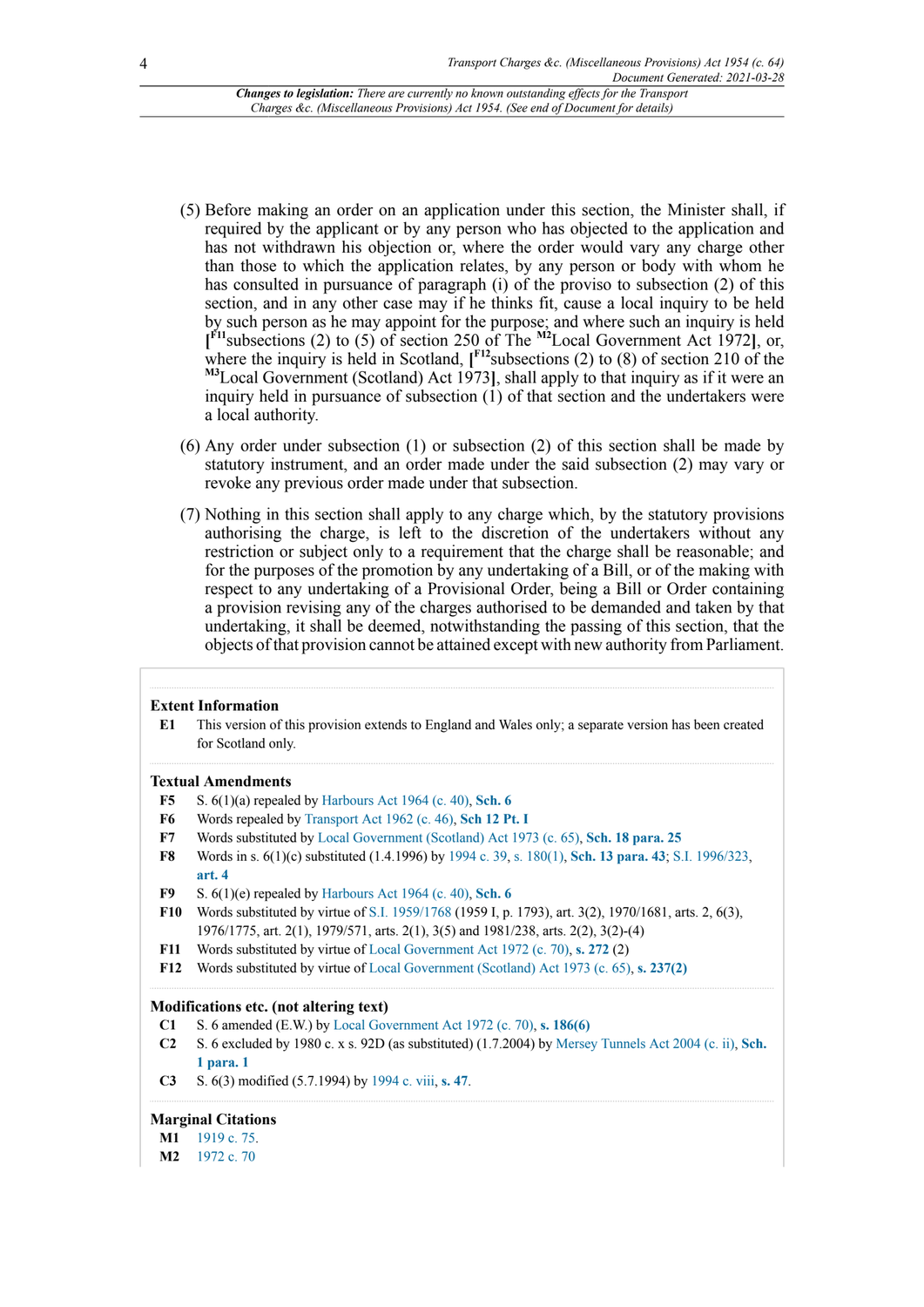<span id="page-4-0"></span>**[M3](#page-3-13)** [1973 c. 65](http://www.legislation.gov.uk/id/ukpga/1973/65)

**7**

<span id="page-4-4"></span><span id="page-4-3"></span>

#### **Textual Amendments**

<span id="page-4-2"></span><span id="page-4-1"></span>**[F13](#page-4-3)** [S. 7\(1\)-\(3\)](http://www.legislation.gov.uk/id/ukpga/Eliz2/2-3/64/section/7/1) repealed by [Harbours Act 1964 \(c. 40\),](http://www.legislation.gov.uk/id/ukpga/1964/40) **[Sch. 6](http://www.legislation.gov.uk/id/ukpga/1964/40/schedule/6) [F14](#page-4-4)** [S. 7\(4\)](http://www.legislation.gov.uk/id/ukpga/Eliz2/2-3/64/section/7/4) repealed by Civil [Aviation](http://www.legislation.gov.uk/id/ukpga/1982/16) Act 1982 (c. 16, SIF 9), [s. 109\(3\)](http://www.legislation.gov.uk/id/ukpga/1982/16/section/109/3), **[Sch. 16](http://www.legislation.gov.uk/id/ukpga/1982/16/schedule/16)**

#### **8 Revocation in part (with savings) of Defence Regulation 56.**

(1) Regulation 56 of the Defence (General) Regulations, 1939, as amended by any statutory provision, shall cease to have effect so far as it relates to any railway, light railway, tramway, road transport, water transport, canal, inland navigation, dock, harbour or pier undertaking, and sub-paragraph (a) of paragraph (4) of that Regulation is hereby revoked:

Provided that—

- (a) this section shall not affect any power with respect to charges possessed by any undertaking immediately before the commencement of this section which is attributable in whole or in part to any order made by the Minister under the said Regulation authorising the undertaking to make charges in excess of, or in addition to, those which they would otherwise have been authorised to make;
- <span id="page-4-8"></span><span id="page-4-7"></span>(b) any other order made by the Minister under the said Regulation before the sixteenth day of February, nineteen hundred and fifty-four, if and so far as it is in force immediately before the commencement of this section, shall continue in force notwithstanding the foregoing provisions of this section, but may be revoked at any time by the Minister by order made by statutory instrument; and the provisions of **[ [F15](#page-4-5)**section 17(2)(a) of The **[M4](#page-4-6)**Interpretation Act 1978**]**, shall apply to any such revocation as they apply to the repeal of an Act of Parliament.
- (2) This section shall come into force at the expiration of a period of one month beginning with the date of the passing of this Act.

#### **Textual Amendments**

<span id="page-4-5"></span>**[F15](#page-4-7)** Words substituted by virtue of [Interpretation Act 1978 \(c. 30\),](http://www.legislation.gov.uk/id/ukpga/1978/30) **[s. 25\(2\)](http://www.legislation.gov.uk/id/ukpga/1978/30/section/25/2)**

#### **Marginal Citations**

<span id="page-4-6"></span>**[M4](#page-4-8)** [1978 c. 30](http://www.legislation.gov.uk/id/ukpga/1978/30).

<span id="page-4-9"></span>**[F16](#page-5-0)9 . . . . . . . . . . . . . . . . . . . . . . . . . . . . . . . .**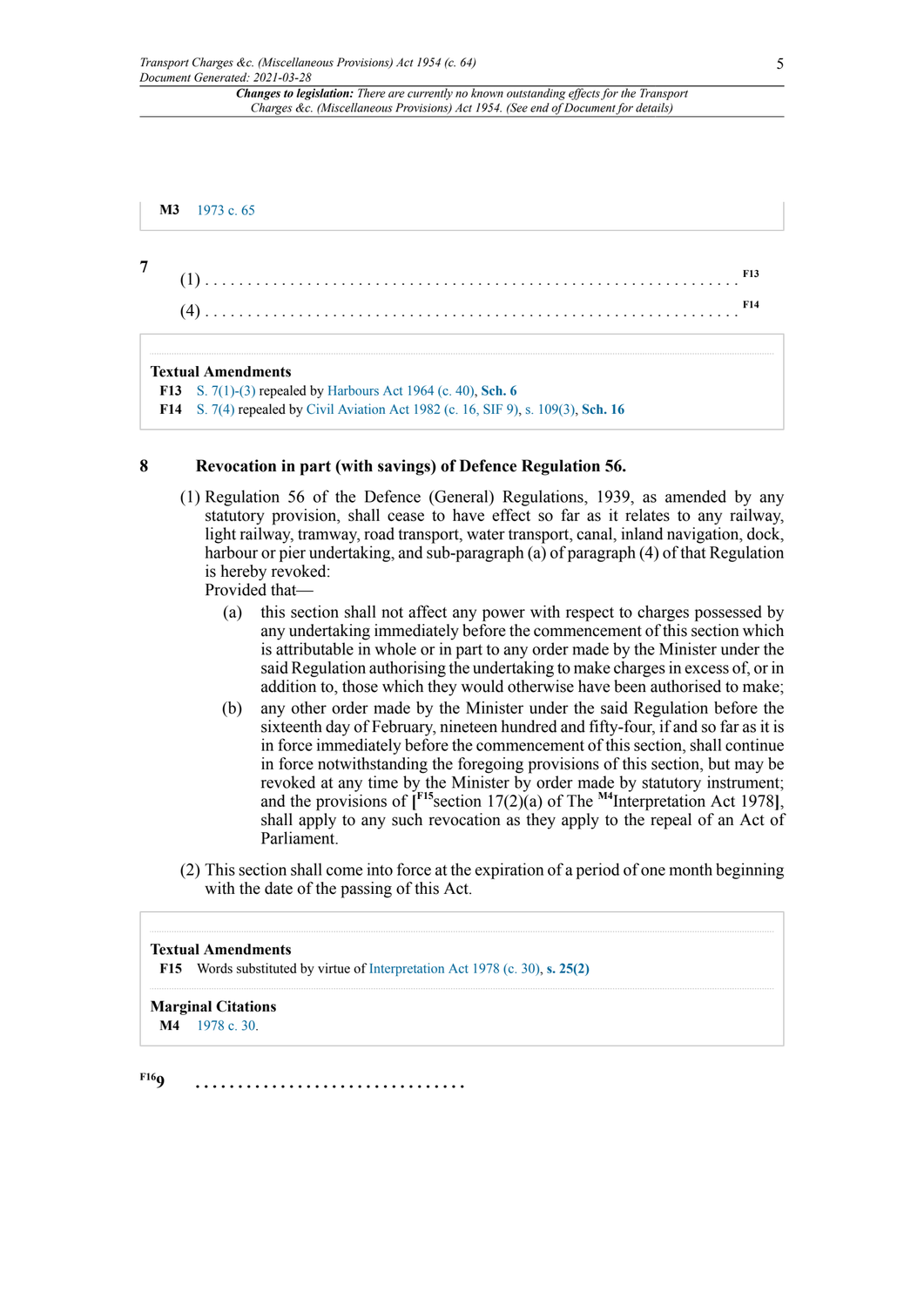#### **Textual Amendments**

<span id="page-5-0"></span>**[F16](#page-4-9)** [S. 9](http://www.legislation.gov.uk/id/ukpga/Eliz2/2-3/64/section/9) repealed (26.2.1998) by [Transport](http://www.legislation.gov.uk/id/ukpga/1992/42) and Works Act 1992 (c. 42), [s. 68\(1\),](http://www.legislation.gov.uk/id/ukpga/1992/42/section/68/1) **[Sch. 4](http://www.legislation.gov.uk/id/ukpga/1992/42/schedule/4)**, [Pt.I;](http://www.legislation.gov.uk/id/ukpga/1992/42/part/I) [S.I.](http://www.legislation.gov.uk/id/uksi/1998/274) [1998/274,](http://www.legislation.gov.uk/id/uksi/1998/274) [art. 2,](http://www.legislation.gov.uk/id/uksi/1998/274/article/2) **[Sch.](http://www.legislation.gov.uk/id/uksi/1998/274/schedule)**

## <span id="page-5-2"></span>**[F17](#page-5-1)10 Yearly accounts and returns by independent railway undertakings.**

. . . . . . . . . . . . . . . . . . . . . . . . . . . . . . . .

#### **Textual Amendments**

<span id="page-5-1"></span>**[F17](#page-5-2)** [S. 10](http://www.legislation.gov.uk/id/ukpga/Eliz2/2-3/64/section/10) repealed (31.1.2013) by [Statute Law \(Repeals\) Act 2013 \(c. 2\)](http://www.legislation.gov.uk/id/ukpga/2013/2), [s. 3\(2\),](http://www.legislation.gov.uk/id/ukpga/2013/2/section/3/2) **[Sch. 1 Pt. 9](http://www.legislation.gov.uk/id/ukpga/2013/2/schedule/1/part/9)** Group 3(2)

#### **Modifications etc. (not altering text)**

**C4** The text of ss. 10 and 11 is in the form in which it was originally enacted: it was not reproduced in Statutes in Force and does not reflect any amendments or repeals which may have been made prior to 1.2.1991.

## <span id="page-5-4"></span>**[F18](#page-5-3)11 Repeal of requirement to transmit benefit of rate-relief.**

. . . . . . . . . . . . . . . . . . . . . . . . . . . . . . . .

#### **Textual Amendments**

<span id="page-5-3"></span>**[F18](#page-5-4)** S. [11](http://www.legislation.gov.uk/id/ukpga/Eliz2/2-3/64/section/11) repealed (22.7.2004) by [Statute Law \(Repeals\) Act 2004 \(c. 14\)](http://www.legislation.gov.uk/id/ukpga/2004/14), **[Sch. 1 Pt. 14](http://www.legislation.gov.uk/id/ukpga/2004/14/schedule/1/part/14)**

#### **Modifications etc. (not altering text)**

**C5** The text of ss. 10 and 11 is in the form in which it was originally enacted: it was not reproduced in Statutes in Force and does not reflect any amendments or repeals which may have been made prior to 1.2.1991.

#### **12 Expenses, etc.**

- <span id="page-5-7"></span>(1) Any administrative expenses incurred by the Minister in the execution of this Act . . . **[F19](#page-5-5)** shall be paid out of moneys provided by Parliament.
- <span id="page-5-8"></span>(2) . . . . . . . . . . . . . . . . . . . . . . . . . . . . . . . . . . . . . . . . . . . . . . . . . . . . . . . . . . . . . . . **[F20](#page-5-6)**
- (3) Any increase attributable to the provisions of this Act in the sums required under any other enactment to be paid out of moneys provided by Parliament or to be paid into the Exchequer shall be paid out of moneys so provided or, as the case may be, into the Exchequer.

#### **Textual Amendments**

<span id="page-5-5"></span>**[F19](#page-5-7)** Words repealed by [Transport](http://www.legislation.gov.uk/id/ukpga/1985/67) Act 1985 (c. 67, SIF 126), [s. 139\(3\),](http://www.legislation.gov.uk/id/ukpga/1985/67/section/139/3) **[Sch. 8](http://www.legislation.gov.uk/id/ukpga/1985/67/schedule/8)**

<span id="page-5-6"></span>**[F20](#page-5-8)** [S. 12\(2\)](http://www.legislation.gov.uk/id/ukpga/Eliz2/2-3/64/section/12/2) repealed by [Transport](http://www.legislation.gov.uk/id/ukpga/1985/67) Act 1985 (c. 67, SIF 126), [s. 139\(3\),](http://www.legislation.gov.uk/id/ukpga/1985/67/section/139/3) **[Sch. 8](http://www.legislation.gov.uk/id/ukpga/1985/67/schedule/8)**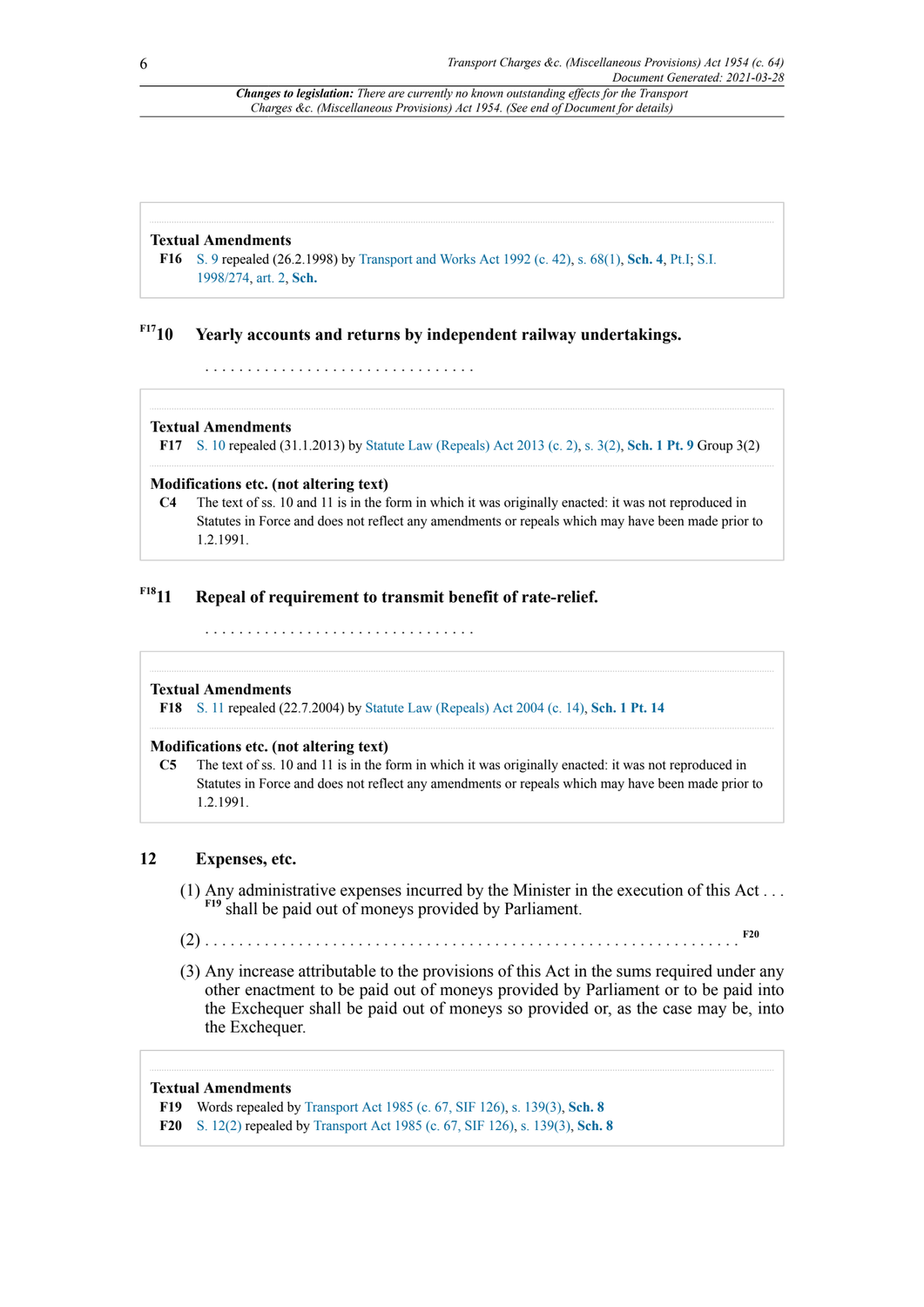#### **13 Interpretation.**

(1) In this Act, unless the context otherwise requires, the following expressions have the following meanings respectively—

> <span id="page-6-0"></span>"charges" includes fares, rates, tolls, fees and dues of every description; . . . **[F21](#page-7-0)** . . . . . . . . . . . . . . . . . . . . . . . . . . . . . . . . . . . . . . . . . . . . . . . . . . . . . . . . . . . . . . . **[F22](#page-7-1)** "fares" includes sums payable in respect of a contract ticket or season ticket; . . . . . . . . . . . . . . . . . . . . . . . . . . . . . . . . . . . . . . . . . . . . . . . . . . . . . . . . . . . . . . . **[F23](#page-7-2)** "independent" means not forming part of the undertaking of the Commission;

"inland waterway undertaking" means an undertaking engaged in conserving, maintaining, improving or working a canal or other inland navigation **[ [F24](#page-7-3)**not navigated by sea-going ships**]** or the navigation of a tidal water **[ [F25](#page-7-4)**not so navigated**]**;

<span id="page-6-6"></span><span id="page-6-5"></span><span id="page-6-4"></span><span id="page-6-3"></span>"the Minister" means **[ [F26](#page-7-5)**the Secretary of State**]**; **[F27](#page-7-6)** . . .

. . . . . . . . . . . . . . . . . . . . . . . . . . . . . . . . . . . . . . . . . . . . . . . . . . . . . . . . . . . . . . . "statutory provision" means a provision whether of a general or a special nature contained in, or in any document made or issued under, any Act other than this Act, whether of a general or a special nature;

"statutory undertaking" means an undertaking the carrying on of which is authorised by, or by an order made under, an Act of Parliament; **[F27](#page-7-6)** . . .

**[F27](#page-7-6)** . . .

- (2) A provision of this Act which applies to an undertaking carrying on particular activities shall apply in respect of those activities to any undertaking (including an undertaking carried on by a local authority) engaged therein, whether or not that undertaking is also engaged in other activities, but shall not apply in respect of any such other activities: Provided that, for the purposes of section six of this Act—
	- (a) where the activities carried on by any undertaking cause that undertaking to fall into two or more classes of undertakings to which that section applies, nothing in this subsection shall cause that section to apply to the undertaking at any time as an undertaking of any one such class only unless the Minister is satisfied that the activities of the undertaking appertaining to that class are carried on separately from the other activities of the undertaking to which that section relates and that the undertaking should properly be treated as if it were a separate undertaking for the purposes of the activities appertaining to that class;
	- (b) where, in the case of an undertaking which falls into any of the classes aforesaid, the Minister is satisfied that particular activities of that undertaking appertaining to any one of the classes aforesaid are carried on separately from other activities of that undertaking appertaining to the same class and that it is proper that this paragraph should have effect in relation to that undertaking, the undertaking shall be treated as if those particular activities and those other activities respectively were carried on by separate undertakings.
- <span id="page-6-8"></span><span id="page-6-7"></span>(3) For the avoidance of doubt, it is hereby declared that in this Act,  $F^{28}$ ......  $F^{29}$  the expression "statutory provision" includes a document made or issued in pursuance of

<span id="page-6-2"></span><span id="page-6-1"></span>**[F23](#page-7-2)**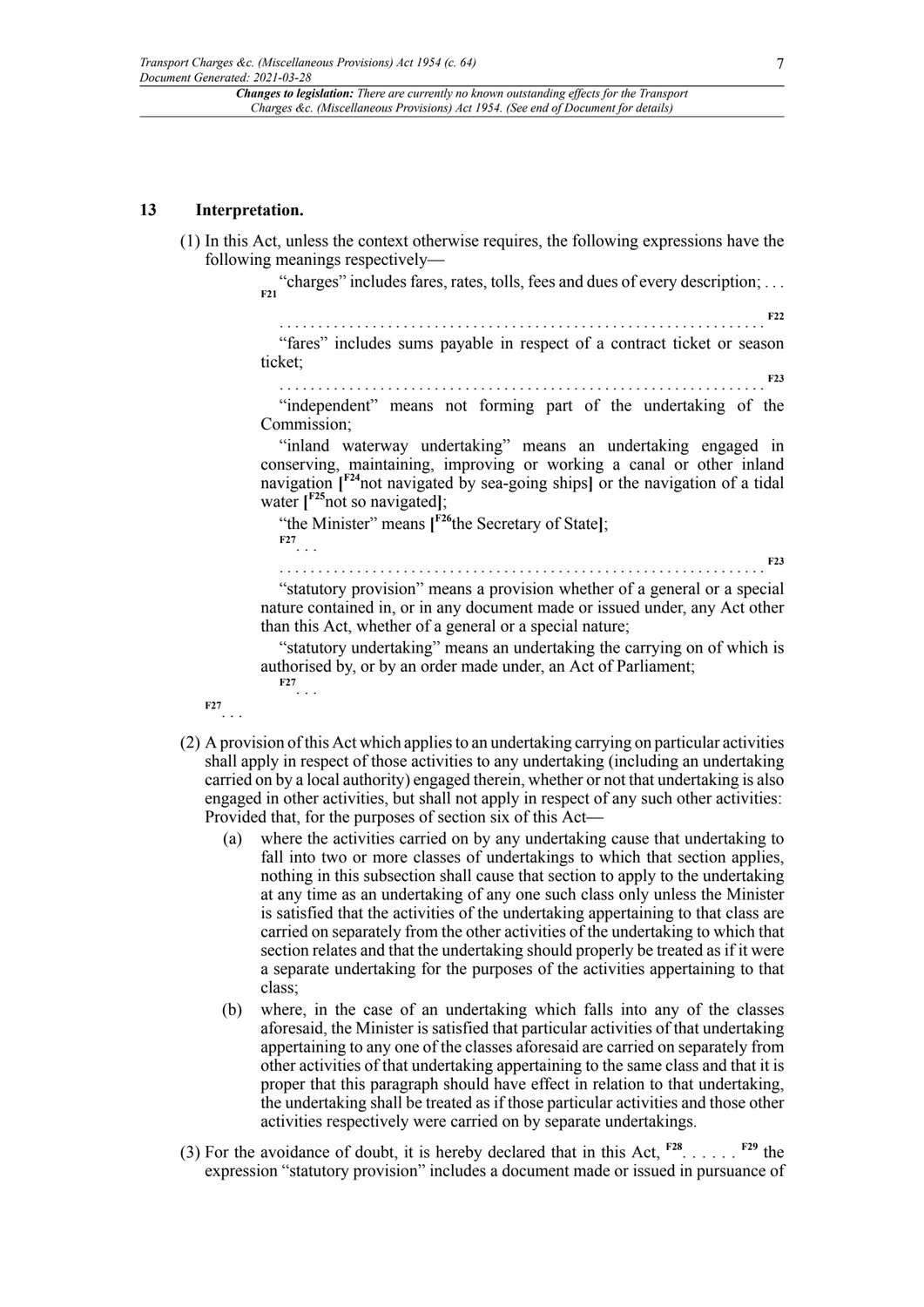a power conferred by an instrument made under an Act as well as a document made or issued in pursuance of a power conferred by an Act.

(4) Save in so far as the context otherwise requires, any reference in this Act to any other enactment shall be construed as a reference to that enactment as amended by or under any other enactment, including this Act.

#### **Textual Amendments**

- <span id="page-7-0"></span>**[F21](#page-6-0)** Words repealed by [Transport](http://www.legislation.gov.uk/id/ukpga/1962/46) Act 1962 (c. 46), **[Sch 12 Pt. I](http://www.legislation.gov.uk/id/ukpga/1962/46/schedule/12/part/I)**
- <span id="page-7-1"></span>**[F22](#page-6-1)** Definition repealed by [Transport](http://www.legislation.gov.uk/id/ukpga/1962/46) Act 1962 (c. 46), **[Sch. 12 Pt. II](http://www.legislation.gov.uk/id/ukpga/1962/46/schedule/12/part/II)**
- <span id="page-7-2"></span>**[F23](#page-6-2)** Definitions repealed by [Harbours Act 1964 \(c. 40\)](http://www.legislation.gov.uk/id/ukpga/1964/40), **[Sch. 6](http://www.legislation.gov.uk/id/ukpga/1964/40/schedule/6)**
- <span id="page-7-3"></span>**[F24](#page-6-3)** Words inserted by [Harbours Act 1964 \(c. 40\),](http://www.legislation.gov.uk/id/ukpga/1964/40) **[s. 39\(1\)](http://www.legislation.gov.uk/id/ukpga/1964/40/section/39/1)**
- <span id="page-7-4"></span>**[F25](#page-6-4)** Words added by [Harbours Act 1964 \(c. 40\),](http://www.legislation.gov.uk/id/ukpga/1964/40) **[s. 39\(1\)](http://www.legislation.gov.uk/id/ukpga/1964/40/section/39/1)**
- <span id="page-7-5"></span>**[F26](#page-6-5)** Words substituted by virtue of [S.I. 1959/1768](http://www.legislation.gov.uk/id/uksi/1959/1768) (1959 I, p. 1793), art. 3(2), 1970/1681, arts. 2, 6(3), 1976/1775, art. 2(1), 1979/571, arts. 2(1), 3(5) and 1981/238, arts. 2(2), 3(2)-(4)
- <span id="page-7-6"></span>**[F27](#page-6-6)** Definitions and words in s. 13(1) repealed (26.2.1998) by [Transport](http://www.legislation.gov.uk/id/ukpga/1992/42) and Works Act 1992 (c. 42), [s.](http://www.legislation.gov.uk/id/ukpga/1992/42/section/68/1) [68\(1\)](http://www.legislation.gov.uk/id/ukpga/1992/42/section/68/1), **[Sch. 4](http://www.legislation.gov.uk/id/ukpga/1992/42/schedule/4)**, [Pt.I;](http://www.legislation.gov.uk/id/ukpga/1992/42/part/I) [S.I. 1998/274](http://www.legislation.gov.uk/id/uksi/1998/274), [art. 2](http://www.legislation.gov.uk/id/uksi/1998/274/article/2), **[Sch.](http://www.legislation.gov.uk/id/uksi/1998/274/schedule)**
- <span id="page-7-7"></span>**[F28](#page-6-7)** Words in [s. 13\(3\)](http://www.legislation.gov.uk/id/ukpga/Eliz2/2-3/64/section/13/3) repealed (5.11.1993) by [1993 c. 50,](http://www.legislation.gov.uk/id/ukpga/1993/50) [s. 1\(1\)](http://www.legislation.gov.uk/id/ukpga/1993/50/section/1/1), **[Sch. 1 Pt. XV](http://www.legislation.gov.uk/id/ukpga/1993/50/schedule/1/part/XV)**.
- <span id="page-7-8"></span>**[F29](#page-6-8)** Words repealed by [Transport](http://www.legislation.gov.uk/id/ukpga/1962/46) Act 1962 (c. 46), **[Sch. 12 Pt. II](http://www.legislation.gov.uk/id/ukpga/1962/46/schedule/12/part/II)**

#### **Modifications etc. (not altering text)**

**C6** Definition of "independent" amended by [Transport](http://www.legislation.gov.uk/id/ukpga/1962/46) Act 1962 (c. 46), **[Sch. 2 Pt. I](http://www.legislation.gov.uk/id/ukpga/1962/46/schedule/2/part/I)**; extended by [Transport](http://www.legislation.gov.uk/id/ukpga/1968/73) Act 1968 (c. 73), **[Sch. 16 para. 7](http://www.legislation.gov.uk/id/ukpga/1968/73/schedule/16/paragraph/7)**

#### **14 Repeals, adaptations and savings.**

- <span id="page-7-9"></span>(1) . . . . . . . . . . . . . . . . . . . . . . . . . . . . . . . . . . . . . . . . . . . . . . . . . . . . . . . . . . . . . . . **[F30](#page-8-0)**
- (2) So much of any statutory provision (including any local Act passed at any time in the present session of Parliament) passed or made with respect to any particular undertaking providing services to which section one of this Act applies or with respect to which section two of this Act has effect, or applied to any such undertaking by any statutory provision so passed or made, as has the effect of—
	- (a) fixing or regulating, or providing for the fixing or approval of, or prescribing a procedure for the revision of, or conferring any discretion upon the undertakers as to, the charges to be made for passengers on any of those services or any category of those services or any stage of any of those services; or
	- (b) restricting the discretion of the undertakers as to the stages which may be appointed on any route or service; or
	- (c) restricting the discretion of the undertakers as to the making of charges, and the amount of any charges to be made, for the carriage on any of those services of dogs or other animals, luggage, parcels, or other goods or articles (where and to the extent that such carriage is authorised),

and so much of any agreement such as is mentioned in subsection (5) of section one of this Act as has such an effect shall cease to have effect with respect to that undertaking: Provided that—

(i) without prejudice to the provisions of section eight of this Act, in this subsection the expression "statutory provision" does not include an order such as is referred to in the said section eight; and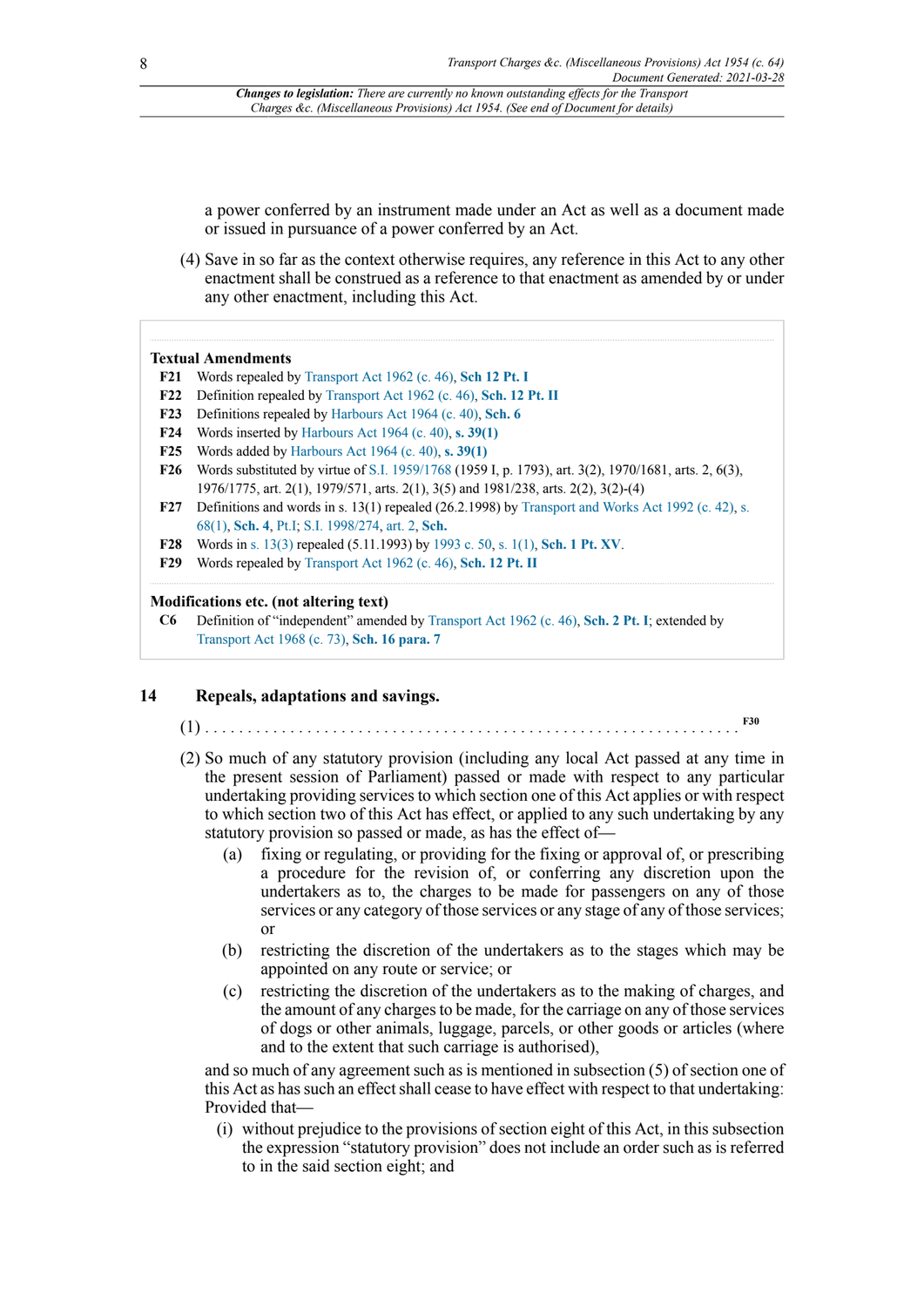- (ii) nothing in this subsection shall affect any condition attached to a road service licence granted to any undertaking providing services to which section one of this Act applies.
- (3) So much of any statutory provision (including any local Act passed at any time in the present session of Parliament) passed or made with respect to any particular undertaking to which section six of this Act for the time being applies as prescribes a procedure for the revision of any charges to which that section relates, or as confers upon the undertakers any power of revising any such charges with the approval or sanction of the Minister, or within defined limits, shall cease to have effect: Provided that any such provision conferring upon the undertakers a power of revising any such charge within defined limits shall not cease to have effect by virtue of this subsection unless and until that charge is first revised by the Minister under the said section six.
- <span id="page-8-4"></span>(4) . . . . . . . . . . . . . . . . . . . . . . . . . . . . . . . . . . . . . . . . . . . . . . . . . . . . . . . . . . . . . . . **[F31](#page-8-1)**, so much of any statutory provision (including any local Act passed at any time in the present session of Parliament) passed or made with respect to any particular railway or inland waterway undertaking as makes provision corresponding to any of the enactments specified in Part I of the Second Schedule to this Act, or as otherwise prohibits undue preference, or an undue or unreasonable prejudice or disadvantage in any respect, in favour of or against any person or particular class of persons or any particular description of traffic, shall cease to have effect.
- <span id="page-8-5"></span>**[F32](#page-8-2)**(5) . . . . . . . . . . . . . . . . . . . . . . . . . . . . . . . .
	- (6) Any reference (however expressed) in any statutory provision passed, made or applied as mentioned in subsection (2), (3) or (4) of this section to charges authorised by or in pursuance of the Act or other instrument containing that provision shall be construed as including a reference to charges for the time being authorised by or in pursuance of this Act.
- <span id="page-8-6"></span>**[F33](#page-8-3)**(7) . . . . . . . . . . . . . . . . . . . . . . . . . . . . . . . .

## **Textual Amendments**

```
F30 S. 14(1) repealed by Statute Law (Repeals) Act 1974 (c. 22), Sch. Pt. XI
```
- <span id="page-8-1"></span>**[F31](#page-8-4)** Words repealed by [Transport](http://www.legislation.gov.uk/id/ukpga/1962/46) Act 1962 (c. 46), **[Sch 12 Pt. I](http://www.legislation.gov.uk/id/ukpga/1962/46/schedule/12/part/I)**
- <span id="page-8-2"></span>**[F32](#page-8-5)** [S. 14\(5\)](http://www.legislation.gov.uk/id/ukpga/Eliz2/2-3/64/section/14/5) repealed (26.2.1998) by [Transport](http://www.legislation.gov.uk/id/ukpga/1992/42) and Works Act 1992 (c. 42), [s. 68\(1\),](http://www.legislation.gov.uk/id/ukpga/1992/42/section/68/1) **[Sch. 4](http://www.legislation.gov.uk/id/ukpga/1992/42/schedule/4)**, [Pt. I;](http://www.legislation.gov.uk/id/ukpga/1992/42/part/I) [S.I.](http://www.legislation.gov.uk/id/uksi/1998/274) [1998/274,](http://www.legislation.gov.uk/id/uksi/1998/274) [art. 2,](http://www.legislation.gov.uk/id/uksi/1998/274/article/2) **[Sch.](http://www.legislation.gov.uk/id/uksi/1998/274/schedule)**
- <span id="page-8-3"></span>**[F33](#page-8-6)** [S. 14\(7\)](http://www.legislation.gov.uk/id/ukpga/Eliz2/2-3/64/section/14/7) repealed (26.3.2001) by S.I. [2001/1149](http://www.legislation.gov.uk/id/uksi/2001/1149), [art. 3\(2\),](http://www.legislation.gov.uk/id/uksi/2001/1149/article/3/2) **[Sch. 2](http://www.legislation.gov.uk/id/uksi/2001/1149/schedule/2)**

## **15 Short title and extent.**

- (1) This Act may be cited as the Transport Charges &c. (Miscellaneous Provisions) Act 1954.
- (2) This Act shall not extend to Northern Ireland.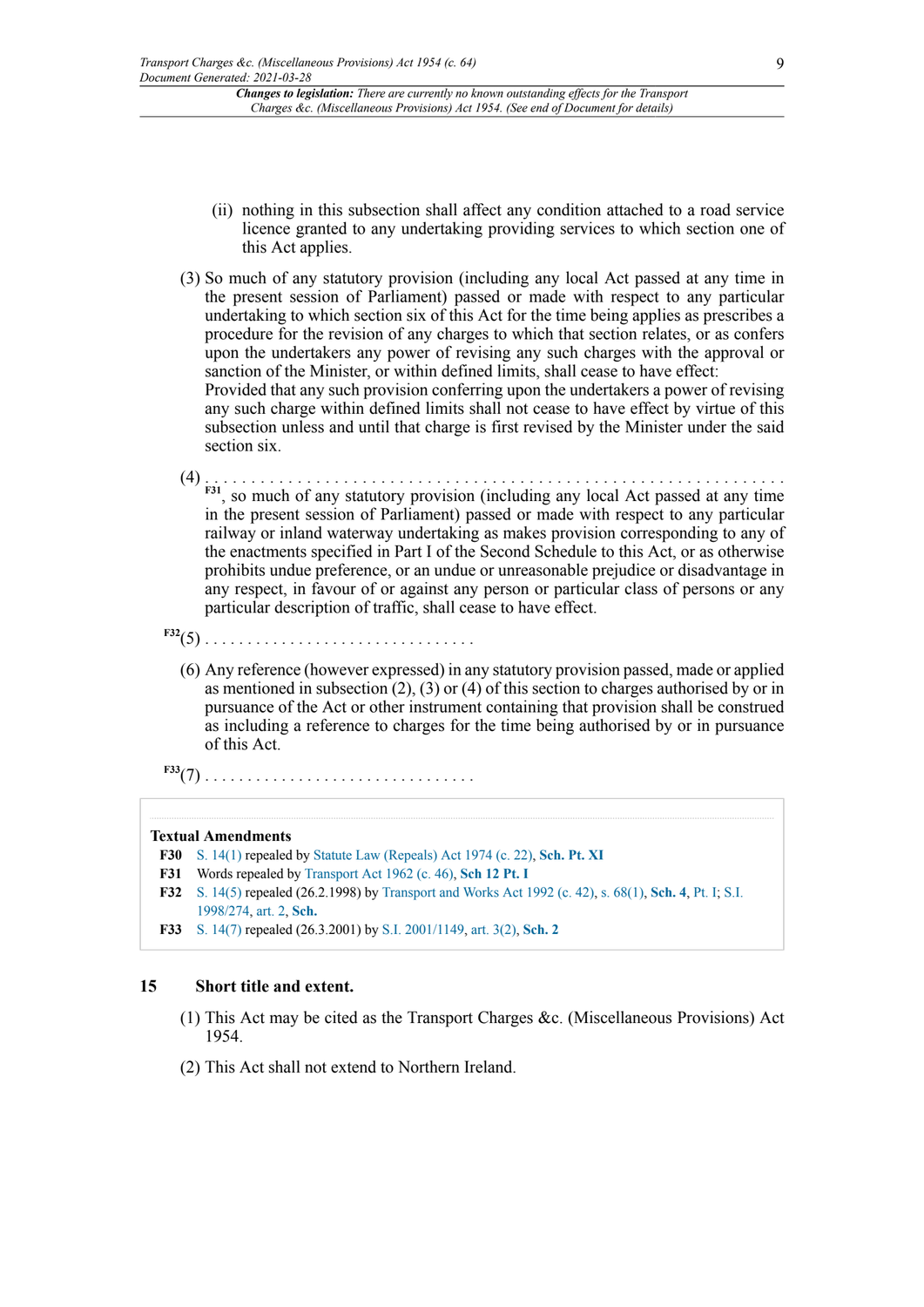## <span id="page-9-1"></span>**[F34F34](#page-9-0)**FIRST SCHEDULE

#### **Textual Amendments**

<span id="page-9-0"></span>**[F34](#page-9-1)** [Sch. 1](http://www.legislation.gov.uk/id/ukpga/Eliz2/2-3/64/schedule/1) (including that provision as extended or applied by or under any other Act (including a local or private Act)) repealed by [Transport](http://www.legislation.gov.uk/id/ukpga/1980/34) Act 1980 (c. 34), [s. 65](http://www.legislation.gov.uk/id/ukpga/1980/34/section/65), **[Sch. 9 Pt. I](http://www.legislation.gov.uk/id/ukpga/1980/34/schedule/9/part/I)**

. . . . . . . . . . . . . . . . . . . . . . . . . . . . . . . . . . . . . . . . . . . . . . . . . . . . . . . . . . . . . . . **[F34](#page-9-0)**

## <span id="page-9-3"></span>**[F35F35](#page-9-2)**SECOND SCHEDULE

<span id="page-9-2"></span>**Textual Amendments [F35](#page-9-3)** [Sch. 2](http://www.legislation.gov.uk/id/ukpga/Eliz2/2-3/64/schedule/2) repealed by [Statute Law \(Repeals\) Act 1974 \(c. 22\),](http://www.legislation.gov.uk/id/ukpga/1974/22) **[Sch. Pt. XI](http://www.legislation.gov.uk/id/ukpga/1974/22/schedule/part/XI)**

. . . . . . . . . . . . . . . . . . . . . . . . . . . . . . . . . . . . . . . . . . . . . . . . . . . . . . . . . . . . . . .

**[F35](#page-9-2)**